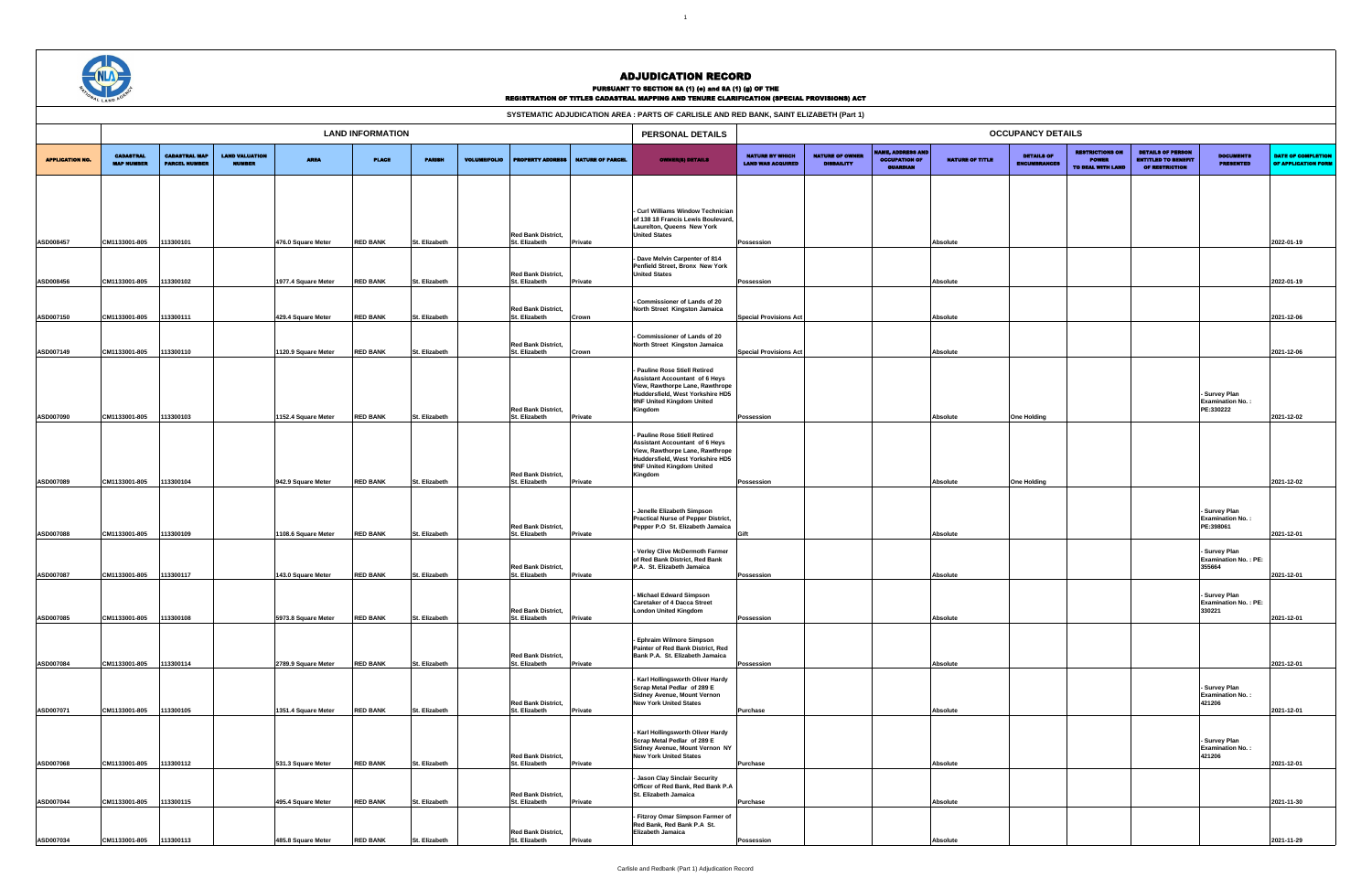|                        | SYSTEMATIC ADJUDICATION AREA : PARTS OF CARLISLE AND RED BANK, SAINT ELIZABETH (Part 1)<br><b>LAND INFORMATION</b><br><b>OCCUPANCY DETAILS</b> |                                              |                                        |                     |                 |               |                     |                                            |                         |                                                                                                                                                                                                                                                                                                                                                         |                                                    |                                             |                                                                    |                        |                                          |                                                             |                                                                                 |                                                                                                                               |                                                  |
|------------------------|------------------------------------------------------------------------------------------------------------------------------------------------|----------------------------------------------|----------------------------------------|---------------------|-----------------|---------------|---------------------|--------------------------------------------|-------------------------|---------------------------------------------------------------------------------------------------------------------------------------------------------------------------------------------------------------------------------------------------------------------------------------------------------------------------------------------------------|----------------------------------------------------|---------------------------------------------|--------------------------------------------------------------------|------------------------|------------------------------------------|-------------------------------------------------------------|---------------------------------------------------------------------------------|-------------------------------------------------------------------------------------------------------------------------------|--------------------------------------------------|
|                        |                                                                                                                                                |                                              |                                        |                     |                 |               |                     |                                            |                         | PERSONAL DETAILS                                                                                                                                                                                                                                                                                                                                        |                                                    |                                             |                                                                    |                        |                                          |                                                             |                                                                                 |                                                                                                                               |                                                  |
| <b>APPLICATION NO.</b> | <b>CADASTRAL</b><br><b>MAP NUMBER</b>                                                                                                          | <b>CADASTRAL MAP</b><br><b>PARCEL NUMBER</b> | <b>LAND VALUATION</b><br><b>NUMBER</b> | <b>AREA</b>         | <b>PLACE</b>    | <b>PARISH</b> | <b>VOLUME/FOLIO</b> | PROPERTY ADDRESS                           | <b>NATURE OF PARCEL</b> | <b>OWNER(8) DETAILS</b>                                                                                                                                                                                                                                                                                                                                 | <b>NATURE BY WHICH</b><br><b>LAND WAS ACQUIRED</b> | <b>NATURE OF OWNER</b><br><b>DISBAILITY</b> | <b>AME, ADDRESS AND</b><br><b>OCCUPATION OF</b><br><b>GUARDIAN</b> | <b>NATURE OF TITLE</b> | <b>DETAILS OF</b><br><b>ENCUMBRANCES</b> | <b>RESTRICTIONS ON</b><br><b>POWER</b><br>TO DEAL WITH LAND | <b>DETAILS OF PERSON</b><br><b>ENTITLED TO BENEFIT</b><br><b>OF RESTRICTION</b> | <b>DOCUMENTS</b><br><b>PRESENTED</b>                                                                                          | <b>DATE OF COMPLETION</b><br>OF APPLICATION FORM |
| ASD006993              | CM1133001-805                                                                                                                                  | 113300106                                    |                                        | 724.6 Square Meter  | <b>RED BANK</b> | St. Elizabeth |                     | <b>Red Bank District,</b><br>St. Elizabeth | Private                 | - Donald Bourne Morgan Farmer of<br>Red Bank district, Red Bank P.A<br>St. Elizabeth Jamaica<br>- Ransford Morgan Farmer of Red<br>Bank district, Red Bank P.A St.<br>Elizabeth Jamaica<br>- Caswell Morgan Farmer of Red<br>Bank district, Red Bank P.A St.<br><b>Elizabeth Jamaica</b>                                                                | Possession                                         |                                             |                                                                    | Absolute               |                                          |                                                             |                                                                                 |                                                                                                                               | 2021-11-26                                       |
|                        |                                                                                                                                                |                                              |                                        |                     |                 |               |                     | <b>Red Bank District,</b>                  |                         | - Joan Thomas Retired Personal<br><b>Support Worker of Red Bank</b><br>District, Red Bank P.A St.<br>Elizabeth Jamaica<br>- Bernard Cornelius Espeut Retired<br>Machine Operator of Red Bank<br>District, Red Bank P.A St.<br>Elizabeth Jamaica<br>- Cleveland Hanna Pastry Chef of<br>30B Dagmar Road, Chatham<br><b>United Kingdom United Kingdom</b> |                                                    |                                             |                                                                    |                        |                                          |                                                             |                                                                                 |                                                                                                                               |                                                  |
| ASD006991              | CM1133001-805                                                                                                                                  | 113300116                                    |                                        | 1722.8 Square Meter | <b>RED BANK</b> | St. Elizabeth |                     | St. Elizabeth<br><b>Red Bank District,</b> | Private                 | Radley Rowe Factory worker of<br>4242 N 87th Street Wisconsin<br><b>United States</b><br>- Archie Rowe Vendor of Red Bank<br>District, Red Bank P.A. St.<br><b>Elizabeth Jamaica</b>                                                                                                                                                                    | <b>Purchase</b>                                    |                                             |                                                                    | Absolute               |                                          |                                                             |                                                                                 |                                                                                                                               | 2021-11-26                                       |
| ASD007310              | CM1133002-800                                                                                                                                  | 113300212                                    |                                        | 2789.1 Square Meter | <b>RED BANK</b> | St. Elizabeth |                     | St. Elizabeth                              | Private                 |                                                                                                                                                                                                                                                                                                                                                         | Possession                                         |                                             |                                                                    | Absolute               |                                          |                                                             |                                                                                 |                                                                                                                               | 2021-12-20                                       |
| ASD007196              | CM1133002-800                                                                                                                                  | 13300213                                     |                                        | 384.7 Square Meter  | <b>RED BANK</b> | St. Elizabeth |                     | <b>Red Bank District,</b><br>St. Elizabeth | Crown                   | Commissioner of Lands of 20<br>North Street Kingston Jamaica                                                                                                                                                                                                                                                                                            | <b>Special Provisions Act</b>                      |                                             |                                                                    | Absolute               |                                          |                                                             |                                                                                 |                                                                                                                               | 2021-12-09                                       |
| ASD007057              | CM1133002-800                                                                                                                                  | 13300205                                     |                                        | 1537.2 Square Meter | <b>RED BANK</b> | St. Elizabeth |                     | <b>Red Bank District,</b><br>St. Elizabeth | Private                 | - Kirkland Anthony Williams Farmer<br>of Red Bank District, Red Bank<br>P.A. St. Elizabeth Jamaica                                                                                                                                                                                                                                                      | Inheritance                                        |                                             |                                                                    | Absolute               |                                          |                                                             |                                                                                 | - Last Will and<br><b>Testament of : Milton</b><br>Williams<br>- Grant of<br><b>Administration: Milton</b><br>Williams        | 2021-11-30                                       |
| ASD007054              | CM1133002-800                                                                                                                                  | 113300208                                    |                                        | 2114.2 Square Meter | <b>RED BANK</b> | St. Elizabeth |                     | <b>Red Bank District,</b><br>St. Elizabeth | Private                 | - Glenville Williams Chef of Red<br>Bank District, Red Bank P.A. St.<br>Elizabeth Jamaica                                                                                                                                                                                                                                                               | Inheritance                                        |                                             |                                                                    | Absolute               |                                          |                                                             |                                                                                 | - Last Will and<br><b>Testament of : Milton</b><br><b>Williams</b><br>- Grant of<br><b>Administration: Milton</b><br>Williams | 2021-11-30                                       |
| ASD007051              | CM1133002-800                                                                                                                                  | 113300209                                    |                                        | 2450.9 Square Meter | <b>RED BANK</b> | St. Elizabeth |                     | <b>Red Bank District,</b><br>St. Elizabeth | Private                 | - Emmett Alanzo Williams Farmer<br>of Red Bank District, Red Bank<br>P.A. St. Elizabeth Jamaica                                                                                                                                                                                                                                                         | Inheritance                                        |                                             |                                                                    | Absolute               |                                          |                                                             |                                                                                 | - Last Will and<br><b>Testament of : Milton</b><br>Williams<br>- Grant of<br><b>Administration: Milton</b><br><b>Williams</b> | 2021-11-30                                       |
| ASD007050              | CM1133002-800                                                                                                                                  | 113300203                                    |                                        | 1816.3 Square Meter | <b>RED BANK</b> | St. Elizabeth |                     | <b>Red Bank District,</b><br>St. Elizabeth | Private                 | - Bentley Vernal Williams Farmer of<br>Red Bank District, Red Bank P.A.<br>St. Elizabeth Jamaica                                                                                                                                                                                                                                                        | Inheritance                                        |                                             |                                                                    | Absolute               |                                          |                                                             |                                                                                 | - Last Will and<br><b>Testament of : Milton</b><br>Williams<br>- Grant of<br><b>Administration: Milton</b><br>Williams        | 2021-11-30                                       |
|                        |                                                                                                                                                |                                              |                                        |                     |                 |               |                     | <b>Red Bank District,</b>                  |                         | Ramond Rowe Farmer of Red<br>Bank District, Red Bank P.A. St.<br>Elizabeth Jamaica                                                                                                                                                                                                                                                                      |                                                    |                                             |                                                                    |                        |                                          |                                                             |                                                                                 | - Last Will and<br><b>Testament of : Milton</b><br>Williams<br>- Grant of<br><b>Administration: Milton</b><br>Williams        |                                                  |
| ASD007049              | CM1133002-800                                                                                                                                  | 113300207                                    |                                        | 1268.6 Square Meter | <b>RED BANK</b> | St. Elizabeth |                     | St. Elizabeth                              | Private                 |                                                                                                                                                                                                                                                                                                                                                         | Inheritance                                        |                                             |                                                                    | Absolute               |                                          |                                                             |                                                                                 |                                                                                                                               | 2021-11-30                                       |



## ADJUDICATION RECORD

#### PURSUANT TO SECTION 8A (1) (e) and 8A (1) (g) OF THE

| SYSTEMATIC ADJUDICATION AREA : PARTS OF CARLISLE AND RED BANK, SAINT ELIZABETH (Part 1) |  |
|-----------------------------------------------------------------------------------------|--|
|-----------------------------------------------------------------------------------------|--|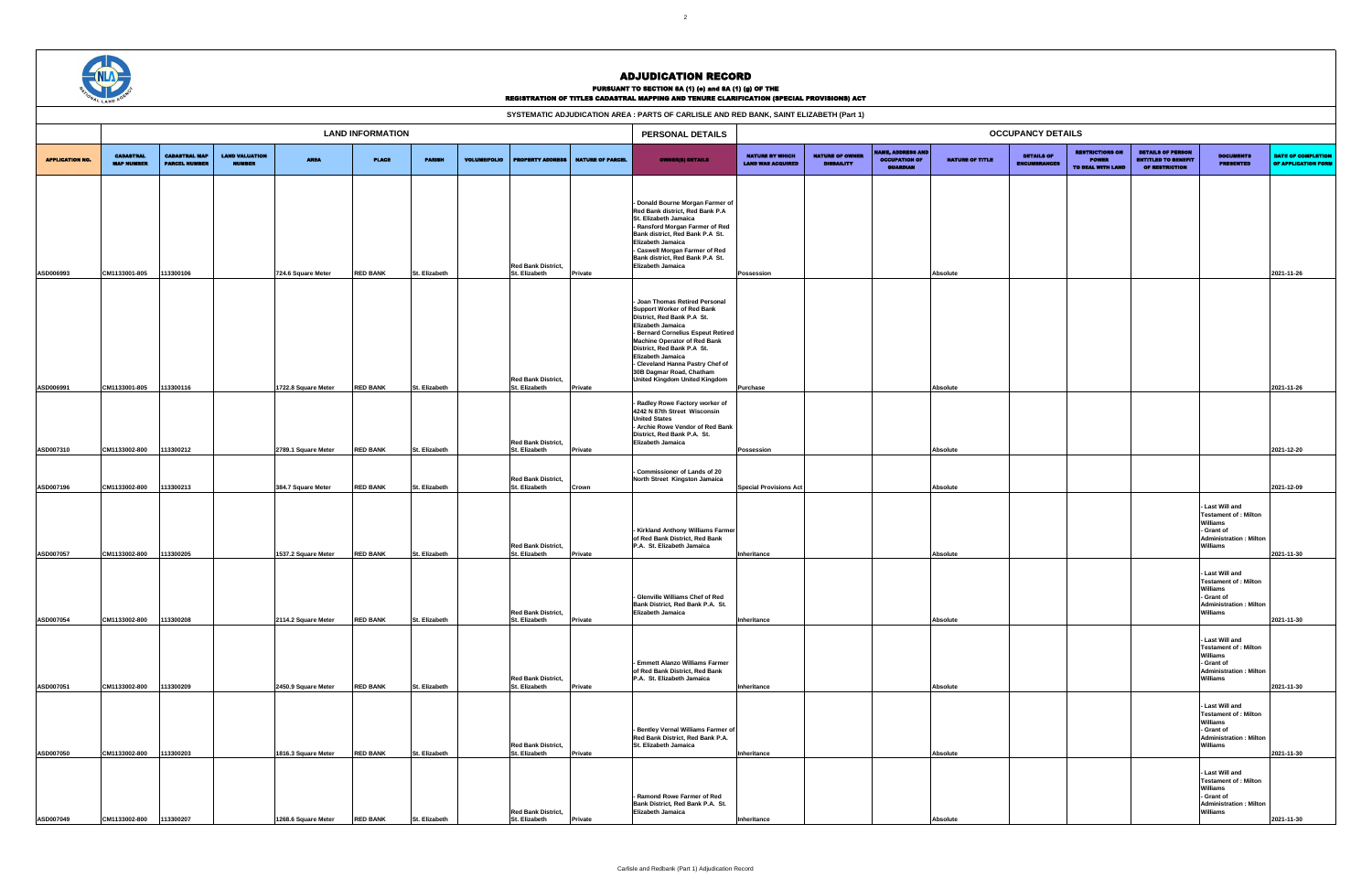|                        |                                       |                                              |                                 |                                           |                                    |                                |                     |                                                             |                         | SYSTEMATIC ADJUDICATION AREA : PARTS OF CARLISLE AND RED BANK, SAINT ELIZABETH (Part 1)                                                                                                                                                   |                                                    |                                           |                                                                     |                             |                                          |                                                             |                                                                          |                                                                                                                                       |                                                  |
|------------------------|---------------------------------------|----------------------------------------------|---------------------------------|-------------------------------------------|------------------------------------|--------------------------------|---------------------|-------------------------------------------------------------|-------------------------|-------------------------------------------------------------------------------------------------------------------------------------------------------------------------------------------------------------------------------------------|----------------------------------------------------|-------------------------------------------|---------------------------------------------------------------------|-----------------------------|------------------------------------------|-------------------------------------------------------------|--------------------------------------------------------------------------|---------------------------------------------------------------------------------------------------------------------------------------|--------------------------------------------------|
|                        |                                       |                                              |                                 |                                           | <b>LAND INFORMATION</b>            |                                |                     |                                                             |                         | PERSONAL DETAILS                                                                                                                                                                                                                          |                                                    |                                           |                                                                     |                             | <b>OCCUPANCY DETAILS</b>                 |                                                             |                                                                          |                                                                                                                                       |                                                  |
| <b>APPLICATION NO.</b> | <b>CADASTRAL</b><br><b>MAP NUMBER</b> | <b>CADASTRAL MAP</b><br><b>PARCEL NUMBER</b> | <b>LAND VALUATION</b><br>NUMBER | <b>AREA</b>                               | <b>PLACE</b>                       | <b>PARISH</b>                  | <b>VOLUME/FOLIO</b> | <b>PROPERTY ADDRESS</b>                                     | <b>NATURE OF PARCEL</b> | <b>OWNER(8) DETAILS</b>                                                                                                                                                                                                                   | <b>NATURE BY WHICH</b><br><b>LAND WAS ACQUIRED</b> | <b>NATURE OF OWN</b><br><b>DISBAILITY</b> | <b>IAME, ADDRESS AND</b><br><b>OCCUPATION OF</b><br><b>GUARDIAN</b> | <b>NATURE OF TITLE</b>      | <b>DETAILS OF</b><br><b>ENCUMBRANCES</b> | <b>RESTRICTIONS ON</b><br><b>POWER</b><br>TO DEAL WITH LAND | <b>DETAILS OF PERSON</b><br><b>ENTITLED TO BENEFIT</b><br>OF RESTRICTION | <b>DOCUMENTS</b><br><b>PRESENTED</b>                                                                                                  | <b>DATE OF COMPLETION</b><br>OF APPLICATION FORM |
| ASD007045              | CM1133002-800                         | 113300202                                    |                                 | 2963.4 Square Meter                       | <b>RED BANK</b>                    | St. Elizabeth                  |                     | <b>Red Bank District.</b><br>St. Elizabeth                  | Private                 | - Cynthia Louise Williams Retired<br>Farmer of Red Bank District, Red<br>Bank P.A. St. Elizabeth Jamaica                                                                                                                                  | Inheritance                                        |                                           |                                                                     | Absolute                    | <b>One Holding</b>                       |                                                             |                                                                          | Last Will and<br><b>Testament of : Milton</b><br>Williams<br>- Grant of<br><b>Administration: The</b><br>estate of Milton<br>Williams | 2021-11-27                                       |
| ASD007039              | CM1133002-800                         | 113300211                                    |                                 | 732.4 Square Meter                        | <b>RED BANK</b>                    | St. Elizabeth                  |                     | <b>Red Bank District,</b><br>St. Elizabeth                  | Private                 | Simon Brooks Farmer of Red<br>Bank District, Red Bank P.A. St.<br>Elizabeth Jamaica                                                                                                                                                       | Possession                                         |                                           |                                                                     | Absolute                    |                                          |                                                             |                                                                          |                                                                                                                                       | 2021-11-29                                       |
| ASD007002              | CM1133002-800                         | 113300204                                    |                                 | 5207.1 Square Meter                       | <b>RED BANK</b>                    | St. Elizabeth                  |                     | <b>Red Bank District,</b><br>St. Elizabeth                  | Private                 | - Cynthia Louise Williams Retired<br>Farmer of Red Bank District. Red<br>Bank P.A. St. Elizabeth Jamaica                                                                                                                                  | Inheritance                                        |                                           |                                                                     | <b>Absolute</b>             | <b>One Holding</b>                       |                                                             |                                                                          | Last Will and<br><b>Testament of : Milton</b><br>Williams<br>- Grant of<br><b>Administration: The</b><br>estate of Milton<br>Williams | 2021-11-27                                       |
| ASD006992              | CM1133002-800                         | 113300210                                    |                                 | 2155.7 Square Meter                       | <b>RED BANK</b>                    | St. Elizabeth                  |                     | <b>Red Bank District,</b><br>St. Elizabeth                  | Private                 | - Nora Brooks Farmer of Red Bank<br>District, Red Bank P.A. St.<br>Elizabeth Jamaica                                                                                                                                                      | Possession                                         |                                           |                                                                     | Absolute                    |                                          |                                                             |                                                                          |                                                                                                                                       | 2021-11-26                                       |
|                        |                                       |                                              |                                 |                                           |                                    |                                |                     | <b>Red Bank District,</b>                                   |                         | - Junie Elmay Powell-Evans<br>Housewife of Red Bank District,<br>Red Bank P.A St. Elizabeth<br>Jamaica                                                                                                                                    |                                                    |                                           |                                                                     |                             |                                          |                                                             |                                                                          |                                                                                                                                       |                                                  |
| ASD007083<br>ASD007082 | CM1133003-803<br>CM1133003-803        | 113300315<br>13300314                        |                                 | 829.0 Square Meter<br>1426.9 Square Meter | <b>RED BANK</b><br><b>RED BANK</b> | St. Elizabeth<br>St. Elizabeth |                     | St. Elizabeth<br><b>Red Bank District,</b><br>St. Elizabeth | Private<br>Private      | - Keron Albert Faulknor<br>Agriculturalist of 5 Barbican Drive,<br>Kingston 6 St. Andrew Jamaica                                                                                                                                          | Purchase<br>Possession                             |                                           |                                                                     | Absolute<br>Absolute        |                                          |                                                             |                                                                          |                                                                                                                                       | 2021-12-01<br>2021-12-01                         |
| ASD007081              | CM1133003-803                         | 113300313                                    |                                 | 691.4 Square Meter                        | <b>RED BANK</b>                    | St. Elizabeth                  |                     | <b>Red Bank District,</b><br>St. Elizabeth                  | Private                 | - Gregory Rosevelt Simpson<br>Barber of Red Bank District, Red<br>Bank P.A. St. Elizabeth Jamaica                                                                                                                                         | Purchase                                           |                                           |                                                                     | Absolute                    |                                          |                                                             |                                                                          |                                                                                                                                       | 2021-12-01                                       |
| ASD007080              | CM1133003-803                         | 113300319                                    |                                 | 2059.1 Square Meter                       | <b>RED BANK</b>                    | St. Elizabeth                  |                     | <b>Red Bank District,</b><br>St. Elizabeth                  | Private                 | - Girly May Agatha Powell- Swaby<br>Retired Caregiver of Red Bank<br>District, Red Bank P.A. St.<br>Elizabeth Jamaica<br>- Bernice Cecilda Simpson Retired<br>Caregiver of Rose Hall District,<br>Rose Hall P.O. St. Elizabeth<br>Jamaica | Possession                                         |                                           |                                                                     | Qualified                   |                                          |                                                             |                                                                          |                                                                                                                                       | 2021-12-01                                       |
| ASD007079              | CM1133003-803                         | 113300306                                    |                                 | 772.0 Square Meter                        | <b>RED BANK</b>                    | St. Elizabeth                  |                     | <b>Red Bank District,</b><br>St. Elizabeth                  |                         | Commissioner of Lands of 20<br>North Street Kingston Jamaica                                                                                                                                                                              | <b>Special Provisions Act</b>                      |                                           |                                                                     |                             |                                          |                                                             |                                                                          |                                                                                                                                       | 2021-12-01                                       |
| ASD007078              | CM1133003-803                         | 113300309                                    |                                 | 2961.5 Square Meter                       | <b>RED BANK</b>                    | St. Elizabeth                  |                     | <b>Red Bank District,</b><br>St. Elizabeth                  | Crown<br>Private        | - Ena Hillary Rowe Retired Nurse of<br>Red Bank District, Red Bank P.A<br>St. Elizabeth Jamaica                                                                                                                                           | Possession                                         |                                           |                                                                     | Absolute<br><b>Absolute</b> |                                          |                                                             |                                                                          |                                                                                                                                       | 2021-12-01                                       |
| ASD007072              | CM1133003-803                         | 113300318                                    |                                 | 3365.0 Square Meter                       | <b>RED BANK</b>                    | St. Elizabeth                  |                     | <b>Red Bank District,</b><br>St. Elizabeth                  | Crown                   | - Commissioner of Lands of 20<br>North Street Kingston Jamaica                                                                                                                                                                            | <b>Special Provisions Act</b>                      |                                           |                                                                     | Absolute                    |                                          |                                                             |                                                                          |                                                                                                                                       | 2021-12-01                                       |
| ASD007070              | CM1133003-803                         | 113300307                                    |                                 | 557.5 Square Meter                        | <b>RED BANK</b>                    | St. Elizabeth                  |                     | <b>Red Bank District,</b><br>St. Elizabeth                  | Crown                   | Commissioner of Lands of 20<br>North Street Kingston Jamaica<br>Commissioner of Lands of 20                                                                                                                                               | <b>Special Provisions Act</b>                      |                                           |                                                                     | <b>Absolute</b>             |                                          |                                                             |                                                                          |                                                                                                                                       | 2021-12-01                                       |
| ASD007063              | CM1133003-803                         | 113300321                                    |                                 | 485.1 Square Meter                        | <b>RED BANK</b>                    | St. Elizabeth                  |                     | <b>Red Bank District,</b><br>St. Elizabeth                  | Crown                   | North Street Kingston Jamaica                                                                                                                                                                                                             | <b>Special Provisions Act</b>                      |                                           |                                                                     | Absolute                    |                                          |                                                             |                                                                          |                                                                                                                                       | 2021-11-30                                       |



## ADJUDICATION RECORD

PURSUANT TO SECTION 8A (1) (e) and 8A (1) (g) OF THE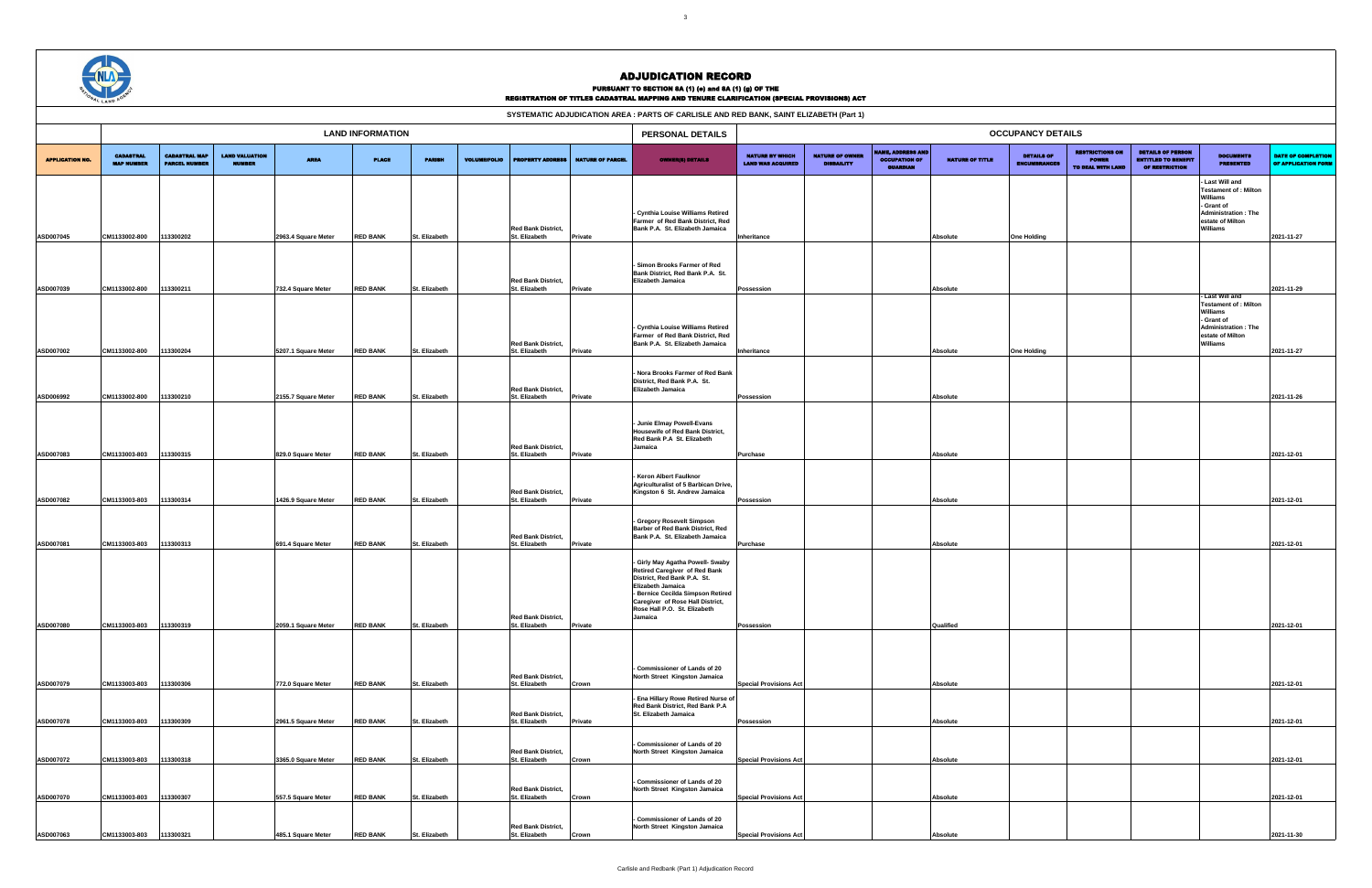|                        | AL LAND                               |                                              |                                        |                     |                         |               |                     |                                                  |                         | KEUIƏ I KA I IVN VF TITLEƏ VAVAƏTKAL MAFFINU ANV TENUKE VLAKIFIVA ITUN (ƏFEVIAL FKUYIƏIUNƏ) AVT<br>SYSTEMATIC ADJUDICATION AREA : PARTS OF CARLISLE AND RED BANK, SAINT ELIZABETH (Part 1)               |                                                    |                                             |                                                             |                        |                                          |                                                             |                                                                                 |                                      |                                                  |  |  |
|------------------------|---------------------------------------|----------------------------------------------|----------------------------------------|---------------------|-------------------------|---------------|---------------------|--------------------------------------------------|-------------------------|----------------------------------------------------------------------------------------------------------------------------------------------------------------------------------------------------------|----------------------------------------------------|---------------------------------------------|-------------------------------------------------------------|------------------------|------------------------------------------|-------------------------------------------------------------|---------------------------------------------------------------------------------|--------------------------------------|--------------------------------------------------|--|--|
|                        |                                       |                                              |                                        |                     |                         |               |                     |                                                  |                         |                                                                                                                                                                                                          |                                                    |                                             |                                                             |                        |                                          |                                                             |                                                                                 |                                      |                                                  |  |  |
|                        |                                       |                                              |                                        |                     | <b>LAND INFORMATION</b> |               |                     |                                                  |                         | PERSONAL DETAILS                                                                                                                                                                                         |                                                    |                                             |                                                             |                        | <b>OCCUPANCY DETAILS</b>                 |                                                             |                                                                                 |                                      |                                                  |  |  |
| <b>APPLICATION NO.</b> | <b>CADASTRAL</b><br><b>MAP NUMBER</b> | <b>CADASTRAL MAP</b><br><b>PARCEL NUMBER</b> | <b>LAND VALUATION</b><br><b>NUMBER</b> | <b>AREA</b>         | <b>PLACE</b>            | <b>PARISH</b> | <b>VOLUME/FOLIO</b> | <b>PROPERTY ADDRESS</b>                          | <b>NATURE OF PARCEL</b> | <b>OWNER(8) DETAILS</b>                                                                                                                                                                                  | <b>NATURE BY WHICH</b><br><b>LAND WAS ACQUIRED</b> | <b>NATURE OF OWNER</b><br><b>DISBAILITY</b> | MME, ADDRESS AND<br><b>OCCUPATION OF</b><br><b>GUARDIAN</b> | <b>NATURE OF TITLE</b> | <b>DETAILS OF</b><br><b>ENCUMBRANCES</b> | <b>RESTRICTIONS ON</b><br><b>POWER</b><br>TO DEAL WITH LAND | <b>DETAILS OF PERSON</b><br><b>ENTITLED TO BENEFIT</b><br><b>OF RESTRICTION</b> | <b>DOCUMENTS</b><br><b>PRESENTED</b> | <b>DATE OF COMPLETION</b><br>OF APPLICATION FORM |  |  |
|                        |                                       |                                              |                                        |                     |                         |               |                     |                                                  |                         | Commissioner of Lands of 20                                                                                                                                                                              |                                                    |                                             |                                                             |                        |                                          |                                                             |                                                                                 |                                      |                                                  |  |  |
| ASD007061              | CM1133003-803                         | 113300310                                    |                                        | 979.6 Square Meter  | <b>RED BANK</b>         | St. Elizabeth |                     | <b>Red Bank District,</b><br>St. Elizabeth       | <b>Private</b>          | North Street Kingston Jamaica                                                                                                                                                                            | <b>Special Provisions Act</b>                      |                                             |                                                             | Absolute               |                                          |                                                             |                                                                                 |                                      | 2021-11-30                                       |  |  |
|                        |                                       |                                              |                                        |                     |                         |               |                     |                                                  |                         |                                                                                                                                                                                                          |                                                    |                                             |                                                             |                        |                                          |                                                             |                                                                                 |                                      |                                                  |  |  |
|                        |                                       |                                              |                                        |                     |                         |               |                     | <b>Red Bank District,</b>                        |                         | - Icy Icelda Campbell-Brooks<br>Housewife of Red Bank District,<br>Red Bank P.A. St. Elizabeth<br>Jamaica<br>- Denroy Evans Business Man of<br>Red Bank District, Red Bank P.A.<br>St. Elizabeth Jamaica |                                                    |                                             |                                                             |                        |                                          |                                                             |                                                                                 |                                      |                                                  |  |  |
| ASD007060              | CM1133003-803                         | 113300312                                    |                                        | 1009.7 Square Meter | <b>RED BANK</b>         | St. Elizabeth |                     | St. Elizabeth                                    | <b>Private</b>          |                                                                                                                                                                                                          | Possession                                         |                                             |                                                             | Absolute               |                                          |                                                             |                                                                                 |                                      | 2021-11-30                                       |  |  |
|                        |                                       |                                              |                                        |                     |                         |               |                     | <b>Red Bank District,</b>                        |                         | - Clive Anthony Rowe Alias Junior<br><b>Unemployed of Red Bank District,</b><br>Red Bank P.A St. Elizabeth<br>Jamaica                                                                                    |                                                    |                                             |                                                             |                        |                                          |                                                             |                                                                                 |                                      |                                                  |  |  |
| ASD007032              | CM1133003-803                         | 113300316                                    |                                        | 1530.3 Square Meter | <b>RED BANK</b>         | St. Elizabeth |                     | St. Elizabeth                                    | Private                 |                                                                                                                                                                                                          | Purchase                                           |                                             |                                                             | Absolute               |                                          |                                                             |                                                                                 |                                      | 2021-11-29                                       |  |  |
|                        |                                       |                                              |                                        |                     |                         |               |                     | <b>Red Bank District,</b>                        |                         | - Rennie Attanley Rowe Farmer of<br>Red Bank District, Red Bank P.A.<br>St. Elizabeth Jamaica                                                                                                            |                                                    |                                             |                                                             |                        |                                          |                                                             |                                                                                 |                                      |                                                  |  |  |
| ASD007031              | CM1133003-803                         | 13300302                                     |                                        | 643.3 Square Meter  | <b>RED BANK</b>         | St. Elizabeth |                     | St. Elizabeth                                    | <b>Private</b>          |                                                                                                                                                                                                          | Possession                                         |                                             |                                                             | Absolute               |                                          |                                                             |                                                                                 |                                      | 2021-11-28                                       |  |  |
|                        |                                       |                                              |                                        |                     |                         |               |                     | <b>Red Bank District,</b>                        |                         | - Rennie Attanley Rowe Farmer of<br>Red Bank District, Red Bank P.A.<br>St. Elizabeth Jamaica                                                                                                            |                                                    |                                             |                                                             |                        |                                          |                                                             |                                                                                 |                                      |                                                  |  |  |
| ASD007030              | CM1133003-803                         | 113300301                                    |                                        | 5102.7 Square Meter | <b>RED BANK</b>         | St. Elizabeth |                     | St. Elizabeth                                    | Private                 |                                                                                                                                                                                                          | Possession                                         |                                             |                                                             | Absolute               |                                          |                                                             |                                                                                 |                                      | 2021-11-28                                       |  |  |
| ASD007009              | CM1133003-803                         | 113300308                                    |                                        | 3572.3 Square Meter | <b>RED BANK</b>         | St. Elizabeth |                     | <b>Red Bank District,</b><br>St. Elizabeth       | Private                 | - Ashbert Williams Farmer of Red<br>Bank District, Red Bank P.A St.<br>Elizabeth Jamaica                                                                                                                 | Possession                                         |                                             |                                                             | Absolute               |                                          |                                                             |                                                                                 |                                      | 2021-11-27                                       |  |  |
|                        |                                       |                                              |                                        |                     |                         |               |                     |                                                  |                         |                                                                                                                                                                                                          |                                                    |                                             |                                                             |                        |                                          |                                                             |                                                                                 |                                      |                                                  |  |  |
| ASD007008              | CM1133003-803                         | 113300305                                    |                                        | 104.3 Square Meter  | <b>RED BANK</b>         | St. Elizabeth |                     | <b>Red Bank District,</b><br>St. Elizabeth       | Private                 | Maxi Bent Farmer of Red Bank<br>District, Red Bank P.A. St.<br>Elizabeth Jamaica                                                                                                                         | Possession                                         |                                             |                                                             | Qualified              |                                          |                                                             |                                                                                 |                                      | 2021-11-27                                       |  |  |
|                        |                                       |                                              |                                        |                     |                         |               |                     | <b>Red Bank District.</b>                        |                         | - Byron Samuel Rowe Farmer of<br>Red Bank District, Red Bank P.A.<br>St. Elizabeth Jamaica                                                                                                               |                                                    |                                             |                                                             |                        |                                          |                                                             |                                                                                 |                                      |                                                  |  |  |
| ASD007007              | CM1133003-803                         | 113300303                                    |                                        | 2656.4 Square Meter | <b>RED BANK</b>         | St. Elizabeth |                     | St. Elizabeth                                    | Private                 |                                                                                                                                                                                                          | Possession                                         |                                             |                                                             | Absolute               |                                          |                                                             |                                                                                 |                                      | 2021-11-27                                       |  |  |
|                        |                                       |                                              |                                        |                     |                         |               |                     | <b>Red Bank District,</b>                        |                         | - Claston Powell Farmer of Red<br>Bank District, Red Bank P.A. St.<br>Elizabeth Jamaica<br>- Millicent Powell Housewife of Red<br>Bank District, Red Bank P.A. St.<br>Elizabeth Jamaica                  |                                                    |                                             |                                                             |                        |                                          |                                                             |                                                                                 |                                      |                                                  |  |  |
| ASD006995              | CM1133003-803                         | 113300322                                    |                                        | 2787.5 Square Meter | <b>RED BANK</b>         | St. Elizabeth |                     | St. Elizabeth                                    | Private                 |                                                                                                                                                                                                          | Purchase                                           |                                             |                                                             | Absolute               |                                          |                                                             |                                                                                 |                                      | 2021-11-26                                       |  |  |
| ASD008777              | CM1133004-806                         | 13300407                                     |                                        | 445.9 Square Meter  | <b>RED BANK</b>         | St. Elizabeth |                     | <b>Red Bank District,</b><br><b>St Elizabeth</b> | Crown                   | Commissioner of Lands of 20<br>North Street Kingston Jamaica                                                                                                                                             | <b>Special Provisions Act</b>                      |                                             |                                                             | Absolute               |                                          |                                                             |                                                                                 |                                      | 2022-01-19                                       |  |  |
|                        |                                       |                                              |                                        |                     |                         |               |                     |                                                  |                         |                                                                                                                                                                                                          |                                                    |                                             |                                                             |                        |                                          |                                                             |                                                                                 |                                      |                                                  |  |  |
|                        |                                       |                                              |                                        |                     |                         |               |                     | <b>Red Bank District,</b>                        |                         | - Donald Denroy Simpson of 204-<br>749A Barton St E, Hamilton<br><b>Ontario Canada</b>                                                                                                                   |                                                    |                                             |                                                             |                        |                                          |                                                             |                                                                                 |                                      |                                                  |  |  |
| ASD007535              | CM1133004-806                         | 13300419                                     |                                        | 1658.9 Square Meter | <b>RED BANK</b>         | St. Elizabeth | 1255/893            | <b>St Elizabeth</b>                              | <b>Private</b>          |                                                                                                                                                                                                          | Purchase                                           |                                             |                                                             | Absolute               |                                          |                                                             |                                                                                 |                                      | 2021-12-28                                       |  |  |
|                        |                                       |                                              |                                        |                     |                         |               |                     | <b>Red Bank District,</b><br>St. Elizabeth       |                         | - Commissioner of Lands of 20<br>North Street Kingston Jamaica                                                                                                                                           |                                                    |                                             |                                                             |                        |                                          |                                                             |                                                                                 |                                      |                                                  |  |  |
| ASD007151              | CM1133004-806                         | 113300413                                    |                                        | 2047.2 Square Meter | <b>RED BANK</b>         | St. Elizabeth |                     |                                                  | Crown                   |                                                                                                                                                                                                          | <b>Special Provisions Act</b>                      |                                             |                                                             | Absolute               |                                          |                                                             |                                                                                 |                                      | 2021-12-06                                       |  |  |
|                        |                                       |                                              |                                        |                     |                         |               |                     | <b>Red Bank District,</b>                        |                         | - Commissioner of Lands of 20<br>North Street Kingston Jamaica                                                                                                                                           |                                                    |                                             |                                                             |                        |                                          |                                                             |                                                                                 |                                      |                                                  |  |  |
| ASD007123              | CM1133004-806                         | 113300414                                    |                                        | 2792.9 Square Meter | <b>RED BANK</b>         | St. Elizabeth |                     | St. Elizabeth                                    | Crown                   |                                                                                                                                                                                                          | <b>Special Provisions Act</b>                      |                                             |                                                             | Absolute               |                                          |                                                             |                                                                                 |                                      | 2021-12-04                                       |  |  |



## ADJUDICATION RECORD

#### PURSUANT TO SECTION 8A (1) (e) and 8A (1) (g) OF THE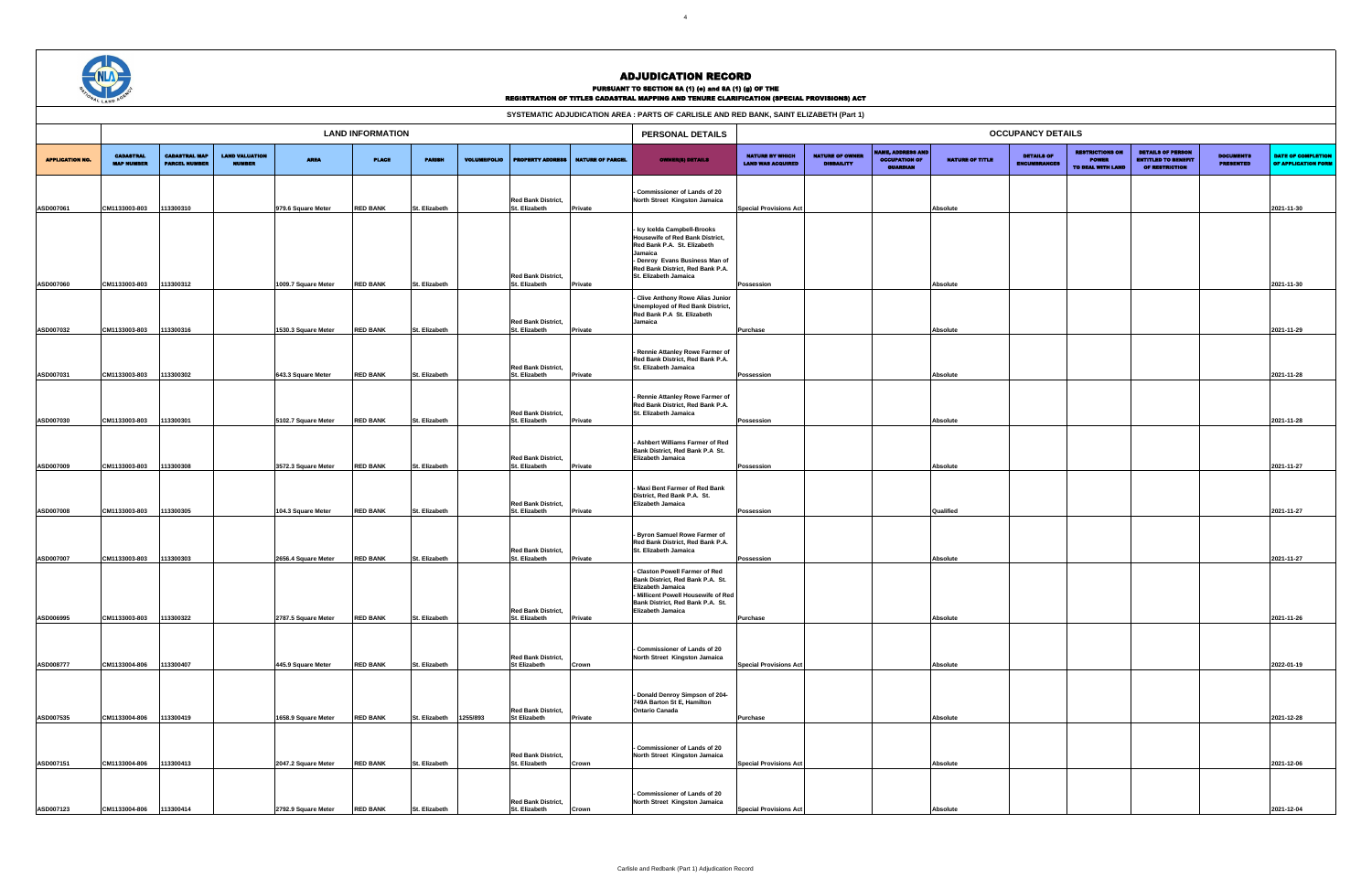|                                                                                                                                                                                                                                                                                                                                                                        | WAL LAND AGU      |                      |               |                     |                 |               |                     |                                            |                         | REGISTRATION OF TITLES CADASTRAL MAPPING AND TENURE CLARIFICATION (SPECIAL PROVISIONS) ACT                              |                               |                   |                                  |                        |                     |                   |                                                                          |                                      |                                                  |
|------------------------------------------------------------------------------------------------------------------------------------------------------------------------------------------------------------------------------------------------------------------------------------------------------------------------------------------------------------------------|-------------------|----------------------|---------------|---------------------|-----------------|---------------|---------------------|--------------------------------------------|-------------------------|-------------------------------------------------------------------------------------------------------------------------|-------------------------------|-------------------|----------------------------------|------------------------|---------------------|-------------------|--------------------------------------------------------------------------|--------------------------------------|--------------------------------------------------|
| SYSTEMATIC ADJUDICATION AREA : PARTS OF CARLISLE AND RED BANK, SAINT ELIZABETH (Part 1)<br><b>LAND INFORMATION</b><br>PERSONAL DETAILS<br><b>OCCUPANCY DETAILS</b><br><b>NAME, ADDRESS AND</b><br><b>RESTRICTIONS ON</b><br><b>NATURE OF OWNER</b><br><b>CADASTRAL</b><br><b>CADASTRAL MAP</b><br><b>LAND VALUATION</b><br><b>NATURE BY WHICH</b><br><b>DETAILS OF</b> |                   |                      |               |                     |                 |               |                     |                                            |                         |                                                                                                                         |                               |                   |                                  |                        |                     |                   |                                                                          |                                      |                                                  |
|                                                                                                                                                                                                                                                                                                                                                                        |                   |                      |               |                     |                 |               |                     |                                            |                         |                                                                                                                         |                               |                   |                                  |                        |                     |                   |                                                                          |                                      |                                                  |
| <b>APPLICATION NO.</b>                                                                                                                                                                                                                                                                                                                                                 | <b>MAP NUMBER</b> | <b>PARCEL NUMBER</b> | <b>NUMBER</b> | <b>AREA</b>         | <b>PLACE</b>    | <b>PARISH</b> | <b>VOLUME/FOLIO</b> | <b>PROPERTY ADDRESS</b>                    | <b>NATURE OF PARCEL</b> | <b>OWNER(S) DETAILS</b>                                                                                                 | <b>LAND WAS ACQUIRED</b>      | <b>DISBAILITY</b> | <b>OCCUPATION OF</b><br>GUARDIAN | <b>NATURE OF TITLE</b> | <b>ENCUMBRANCES</b> | TO DEAL WITH LAND | <b>DETAILS OF PERSON</b><br><b>ENTITLED TO BENEFIT</b><br>OF RESTRICTION | <b>DOCUMENTS</b><br><b>PRESENTED</b> | <b>DATE OF COMPLETION</b><br>OF APPLICATION FORM |
| ASD007122                                                                                                                                                                                                                                                                                                                                                              | CM1133004-806     | 113300408            |               | 711.2 Square Meter  | <b>RED BANK</b> | St. Elizabeth |                     | <b>Red Bank District,</b><br>St. Elizabeth | Crown                   | Commissioner of Lands of 20<br>North Street Kingston Jamaica                                                            | <b>Special Provisions Act</b> |                   |                                  | Absolute               |                     |                   |                                                                          |                                      | 2021-12-04                                       |
|                                                                                                                                                                                                                                                                                                                                                                        |                   |                      |               |                     |                 |               |                     | <b>Red Bank District,</b>                  |                         | - Bertlin Veronica Rowe Williams<br>Retired Nurse of Red Bank District,<br>Red Bank P.A St. Elizabeth<br>Jamaica        |                               |                   |                                  |                        |                     |                   |                                                                          |                                      |                                                  |
| ASD007102                                                                                                                                                                                                                                                                                                                                                              | CM1133004-806     | 113300412            |               | 517.7 Square Meter  | <b>RED BANK</b> | St. Elizabeth |                     | St. Elizabeth                              | Private                 |                                                                                                                         | Gift                          |                   |                                  | Absolute               |                     |                   |                                                                          |                                      | 2021-12-02                                       |
| ASD007086                                                                                                                                                                                                                                                                                                                                                              | CM1133004-806     | 113300426            |               | 736.6 Square Meter  | <b>RED BANK</b> | St. Elizabeth |                     | <b>Red Bank District,</b><br>St. Elizabeth | Private                 | Arden Albert Samuels Mason of<br>Red Bank District Red Bank P.A.<br>St. Elizabeth Jamaica                               | Possession                    |                   |                                  | Qualified              |                     |                   |                                                                          |                                      | 2021-11-29                                       |
|                                                                                                                                                                                                                                                                                                                                                                        |                   |                      |               |                     |                 |               |                     | <b>Red Bank District,</b>                  |                         | - Commissioner of Lands of 20<br>North Street Kingston Jamaica                                                          |                               |                   |                                  |                        |                     |                   |                                                                          |                                      |                                                  |
| ASD007074                                                                                                                                                                                                                                                                                                                                                              | CM1133004-806     | 113300434            |               | 4208.5 Square Meter | <b>RED BANK</b> | St. Elizabeth |                     | St. Elizabeth                              | Crown                   |                                                                                                                         | <b>Special Provisions Act</b> |                   |                                  | Absolute               |                     |                   |                                                                          |                                      | 2021-12-01                                       |
|                                                                                                                                                                                                                                                                                                                                                                        |                   |                      |               |                     |                 |               |                     | <b>Red Bank District,</b>                  |                         | - Owen Simpson Mason of Red<br>Bank District, Red Bank P.A St.<br>Elizabeth Jamaica                                     |                               |                   |                                  |                        |                     |                   |                                                                          |                                      |                                                  |
| ASD007067                                                                                                                                                                                                                                                                                                                                                              | CM1133004-806     | 113300411            |               | 1040.6 Square Meter | <b>RED BANK</b> | St. Elizabeth |                     | <b>ST Elizabeth</b>                        | <b>Private</b>          |                                                                                                                         | Gift                          |                   |                                  | Absolute               |                     |                   |                                                                          |                                      | 2021-12-01                                       |
|                                                                                                                                                                                                                                                                                                                                                                        |                   |                      |               |                     |                 |               |                     |                                            |                         | - Shirley Almira Sinclair Secretary<br>of 40 Hope Boulevard Hope<br>Pasture, Kingston 6 Kingston<br>Jamaica             |                               |                   |                                  |                        |                     |                   |                                                                          |                                      |                                                  |
|                                                                                                                                                                                                                                                                                                                                                                        |                   |                      |               |                     |                 |               |                     | <b>Red Bank District,</b>                  |                         | - Carmen Ioney Hylton Health Care<br>Assistant of 3 Rutgers Meadow,<br>Quinto Birmingham United<br>Kingdom              |                               |                   |                                  |                        |                     |                   |                                                                          |                                      |                                                  |
| ASD007065                                                                                                                                                                                                                                                                                                                                                              | CM1133004-806     | 13300416             |               | 2088.6 Square Meter | <b>RED BANK</b> | St. Elizabeth |                     | St. Elizabeth                              | Private                 |                                                                                                                         | Purchase                      |                   |                                  | Absolute               |                     |                   |                                                                          |                                      | 2021-11-30                                       |
| ASD007064                                                                                                                                                                                                                                                                                                                                                              | CM1133004-806     | 13300415             |               | 2245.0 Square Meter | <b>RED BANK</b> | St. Elizabeth |                     | <b>Red Bank District,</b><br>St. Elizabeth | Private                 | - Adel Lyons Retired Ward<br>Assistant of 163 Perugia Close,<br>Angel Estate, Spanish Town P.O<br>St. Catherine Jamaica | Possession                    |                   |                                  | Absolute               |                     |                   |                                                                          |                                      | 2021-11-30                                       |
|                                                                                                                                                                                                                                                                                                                                                                        |                   |                      |               |                     |                 |               |                     |                                            |                         | - Commissioner of Lands of 20                                                                                           |                               |                   |                                  |                        |                     |                   |                                                                          |                                      |                                                  |
| ASD007059                                                                                                                                                                                                                                                                                                                                                              | CM1133004-806     | 13300422             |               | 2203.2 Square Meter | <b>RED BANK</b> | St. Elizabeth |                     | <b>Red Bank District,</b><br>St. Elizabeth | Crown                   | North Street Kingston Jamaica                                                                                           | <b>Special Provisions Act</b> |                   |                                  | Absolute               |                     |                   |                                                                          |                                      | 2021-11-30                                       |
|                                                                                                                                                                                                                                                                                                                                                                        |                   |                      |               |                     |                 |               |                     |                                            |                         | - Aldith May Agatha Rowe Smith<br>Self-Employed of Red Bank District<br>Red Bank P.A. St. Elizabeth                     |                               |                   |                                  |                        |                     |                   |                                                                          |                                      |                                                  |
| ASD007042                                                                                                                                                                                                                                                                                                                                                              | CM1133004-806     | 113300427            |               | 609.5 Square Meter  | <b>RED BANK</b> | St. Elizabeth |                     | <b>Red Bank District,</b><br>St. Elizabeth | Private                 | Jamaica                                                                                                                 | Possession                    |                   |                                  | Absolute               |                     |                   |                                                                          |                                      | 2021-11-29                                       |
|                                                                                                                                                                                                                                                                                                                                                                        |                   |                      |               |                     |                 |               |                     | <b>Red Bank District,</b>                  |                         | - Wanson Williams Farmer of Red<br>Bank District Red Bank P.A. St.<br>Elizabeth Jamaica                                 |                               |                   |                                  |                        |                     |                   |                                                                          |                                      |                                                  |
| ASD007040                                                                                                                                                                                                                                                                                                                                                              | CM1133004-806     | 113300429            |               | 392.4 Square Meter  | <b>RED BANK</b> | St. Elizabeth | 1201/490            | St. Elizabeth                              | Private                 | - Blossom Rowe Businesswoman<br>of Red Bank District, Red Bank                                                          | Purchase                      |                   |                                  | Absolute               | <b>Right of Way</b> |                   |                                                                          |                                      | 2021-11-29                                       |
| ASD007037                                                                                                                                                                                                                                                                                                                                                              | CM1133004-806     | 113300425            |               | 414.2 Square Meter  | <b>RED BANK</b> | St. Elizabeth |                     | <b>Red Bank District,</b><br>St. Elizabeth | <b>Private</b>          | P.A. St. Elizabeth Jamaica                                                                                              | Possession                    |                   |                                  | Absolute               |                     |                   |                                                                          |                                      | 2021-11-29                                       |
| ASD007036                                                                                                                                                                                                                                                                                                                                                              | CM1133004-806     | 113300424            |               | 449.9 Square Meter  | <b>RED BANK</b> | St. Elizabeth |                     | <b>Red Bank District,</b><br>St. Elizabeth | Private                 | - Darney Ruddock Caregiver of 9<br>Selworthy Road Manchester-UK<br><b>United Kingdom</b>                                | Possession                    |                   |                                  | Absolute               |                     |                   |                                                                          |                                      | 2021-11-29                                       |
| ASD007035                                                                                                                                                                                                                                                                                                                                                              | CM1133004-806     | 113300428            |               | 367.4 Square Meter  | <b>RED BANK</b> | St. Elizabeth | 1201/490            | <b>Red Bank District,</b><br>St. Elizabeth | Private                 | - Cathy Ann Nesbeth Higgler of Red<br>Bank District, Red Bank P.A. St.<br>Elizabeth Jamaica                             | Possession                    |                   |                                  | Absolute               |                     |                   |                                                                          |                                      | 2021-11-29                                       |



# ADJUDICATION RECORD

### PURSUANT TO SECTION 8A (1) (e) and 8A (1) (g) OF THE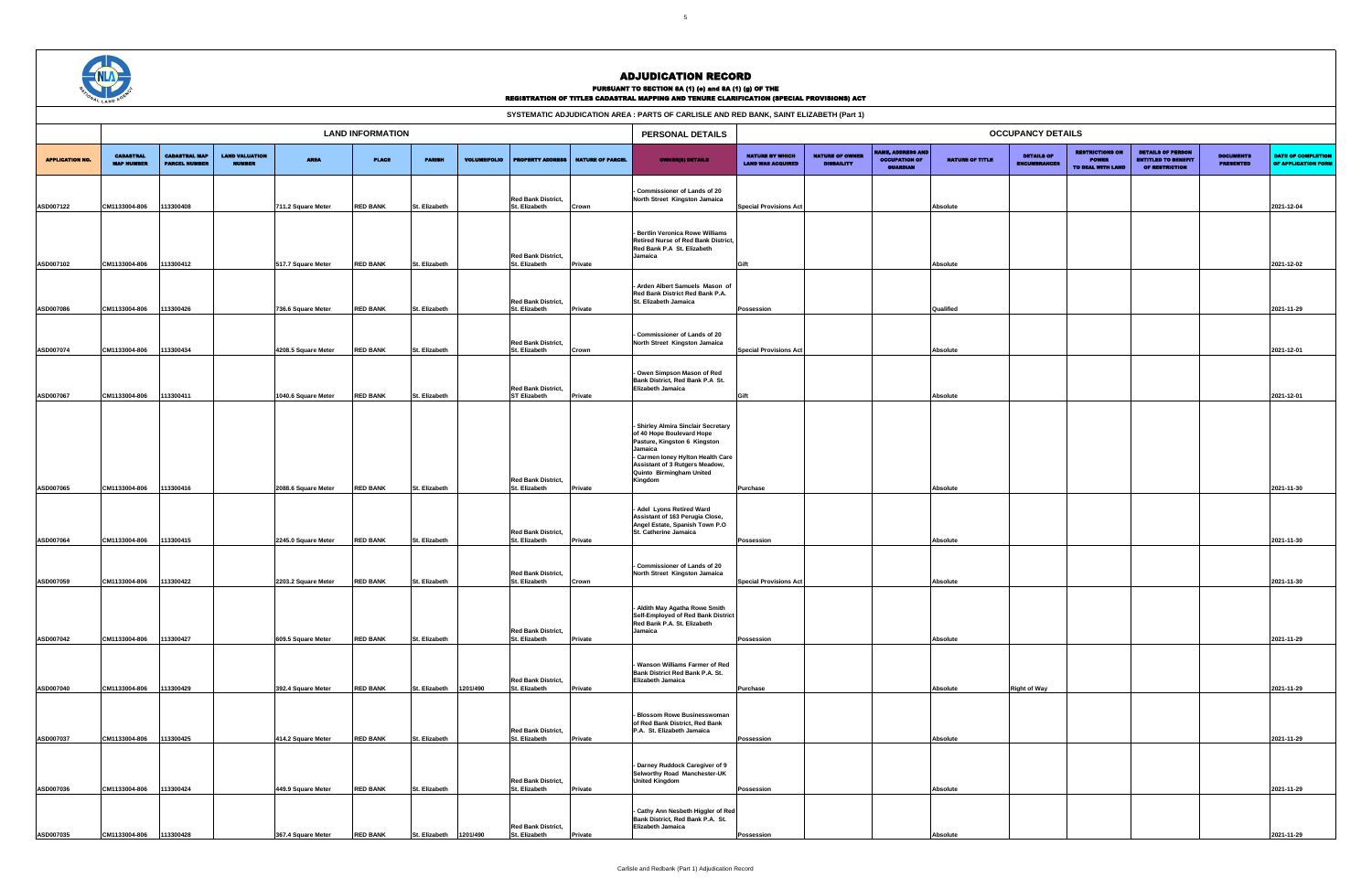|                        | <b>CAND</b>                           |                                              |                                        |                                           |                                    |                                |                     |                                                             |                                            | SYSTEMATIC ADJUDICATION AREA : PARTS OF CARLISLE AND RED BANK, SAINT ELIZABETH (Part 1)                                                                                                                                                                                                        |                                                    |                                             |                                                            |                        |                                          |                                                             |                                                                                 |                                      |                                           |
|------------------------|---------------------------------------|----------------------------------------------|----------------------------------------|-------------------------------------------|------------------------------------|--------------------------------|---------------------|-------------------------------------------------------------|--------------------------------------------|------------------------------------------------------------------------------------------------------------------------------------------------------------------------------------------------------------------------------------------------------------------------------------------------|----------------------------------------------------|---------------------------------------------|------------------------------------------------------------|------------------------|------------------------------------------|-------------------------------------------------------------|---------------------------------------------------------------------------------|--------------------------------------|-------------------------------------------|
|                        |                                       |                                              |                                        |                                           | <b>LAND INFORMATION</b>            |                                |                     |                                                             |                                            | PERSONAL DETAILS                                                                                                                                                                                                                                                                               |                                                    |                                             |                                                            |                        | <b>OCCUPANCY DETAILS</b>                 |                                                             |                                                                                 |                                      |                                           |
| <b>APPLICATION NO.</b> | <b>CADASTRAL</b><br><b>MAP NUMBER</b> | <b>CADASTRAL MAP</b><br><b>PARCEL NUMBER</b> | <b>LAND VALUATION</b><br><b>NUMBER</b> | <b>AREA</b>                               | <b>PLACE</b>                       | <b>PARISH</b>                  | <b>VOLUME/FOLIO</b> |                                                             | <b>PROPERTY ADDRESS   NATURE OF PARCEL</b> | <b>OWNER(8) DETAILS</b>                                                                                                                                                                                                                                                                        | <b>NATURE BY WHICH</b><br><b>LAND WAS ACQUIRED</b> | <b>NATURE OF OWNER</b><br><b>DISBAILITY</b> | ME, ADDRESS AND<br><b>OCCUPATION OF</b><br><b>GUARDIAN</b> | <b>NATURE OF TITLE</b> | <b>DETAILS OF</b><br><b>ENCUMBRANCES</b> | <b>RESTRICTIONS ON</b><br><b>POWER</b><br>TO DEAL WITH LAND | <b>DETAILS OF PERSON</b><br><b>ENTITLED TO BENEFIT</b><br><b>OF RESTRICTION</b> | <b>DOCUMENTS</b><br><b>PRESENTED</b> | DATE OF COMPLETION<br>OF APPLICATION FORM |
| ASD007033              | CM1133004-806                         | 13300405                                     |                                        | 3781.1 Square Meter                       | <b>RED BANK</b>                    | St. Elizabeth                  |                     | <b>Red Bank District,</b><br>St. Elizabeth                  | Private                                    | - Paulette McDonald Housewife of<br>Red Bank District. Red Bank P.A.<br>St. Elizabeth Jamaica<br>- Jennifer Mcdonald Retired<br>General Worker of 134th Road,<br>Laurelton, New York United States<br>- Earl Mcdonald Farmer of Red<br>Bank Dist, Red Bank P.A. St.<br>Elizabeth Jamaica       | Possession                                         |                                             |                                                            | Qualified              |                                          |                                                             |                                                                                 |                                      | 2021-11-29                                |
| ASD007005              | CM1133004-806                         | 13300423                                     |                                        | 4341.5 Square Meter                       | <b>RED BANK</b>                    | St. Elizabeth                  |                     | <b>Red Bank District,</b><br>St. Elizabeth                  | Crown                                      | Commissioner of Lands of 20<br>North Street Kingston Jamaica                                                                                                                                                                                                                                   | <b>Special Provisions Act</b>                      |                                             |                                                            | Absolute               |                                          |                                                             |                                                                                 |                                      | 2021-11-27                                |
| ASD007004              | CM1133004-806                         | 13300420                                     |                                        | 4359.8 Square Meter                       | <b>RED BANK</b>                    | St. Elizabeth                  |                     | <b>Red Bank District,</b><br>St. Elizabeth                  | Crown                                      | Commissioner of Lands of 20<br>North Street Kingston Jamaica                                                                                                                                                                                                                                   | <b>Special Provisions Act</b>                      |                                             |                                                            | Absolute               |                                          |                                                             |                                                                                 |                                      | 2021-11-27                                |
| ASD007003              | CM1133004-806                         | 13300421                                     |                                        | 1421.8 Square Meter                       | <b>RED BANK</b>                    | St. Elizabeth                  |                     | <b>Red Bank District,</b><br>St. Elizabeth                  | Private                                    | - Patricia Elizabeth Samuels<br>Farmer of Red Bank District Red<br>Bank P.A. St. Elizabeth Jamaica                                                                                                                                                                                             | Possession                                         |                                             |                                                            | Absolute               |                                          |                                                             |                                                                                 |                                      | 2021-11-27                                |
| ASD007001              | CM1133004-806                         | 13300401                                     |                                        | 3378.3 Square Meter                       | <b>RED BANK</b>                    | St. Elizabeth                  |                     | <b>Red Bank District,</b><br>St. Elizabeth                  | Private                                    | - Otis Omar Simpson Farmer of<br>Red Bank District, Red Bank P.A.<br>St. Elizabeth Jamaica<br>- Shalla Simpson Businesswomar<br>of Red Bank District, Red Bank<br>P.A. St. Elizabeth Jamaica<br>- Wayne Orlando Simpson Farmer<br>of Red Bank District, Red Bank<br>P.A. St. Elizabeth Jamaica | Possession                                         |                                             |                                                            | Absolute               |                                          |                                                             |                                                                                 |                                      | 2021-11-27                                |
| ASD007000              | CM1133004-806                         | 113300403                                    |                                        | 278.8 Square Meter                        | <b>RED BANK</b>                    | St. Elizabeth                  |                     | <b>Red Bank District,</b><br>St. Elizabeth                  | Crown                                      | - Commissioner of Lands of 20<br>North Street Kingston Jamaica                                                                                                                                                                                                                                 | <b>Special Provisions Act</b>                      |                                             |                                                            | Absolute               |                                          |                                                             |                                                                                 |                                      | 2021-11-27                                |
| ASD006999              | CM1133004-806                         | 113300402                                    |                                        | 2452.8 Square Meter                       | <b>RED BANK</b>                    | St. Elizabeth                  |                     | <b>Red Bank District,</b><br>St. Elizabeth                  | Private                                    | - Heather Donica Rowe Farmer of<br>Red Bank District, Red Bank P.A.<br>St. Elizabeth Jamaica                                                                                                                                                                                                   | Possession                                         |                                             |                                                            | Absolute               |                                          |                                                             |                                                                                 |                                      | 2021-11-27                                |
|                        |                                       |                                              |                                        |                                           |                                    |                                |                     | Red Bank District,                                          |                                            | - Norma Elaine Williams-Powell<br>Housewife of Red Bank District,<br>Red Bank P.A. St. Elizabeth<br>Jamaica<br>- Denroy Powell Truck Driver of<br>Red Bank District, Red Bank P.A.<br>St. Elizabeth Jamaica                                                                                    |                                                    |                                             |                                                            |                        |                                          |                                                             |                                                                                 |                                      |                                           |
| ASD006994<br>ASD006988 | CM1133004-806<br>CM1133004-806        | 113300431<br>113300432                       |                                        | 1102.0 Square Meter<br>933.7 Square Meter | <b>RED BANK</b><br><b>RED BANK</b> | St. Elizabeth<br>St. Elizabeth | 1201/490            | St. Elizabeth<br><b>Red Bank District,</b><br>St. Elizabeth | Private<br><b>Private</b>                  | - Daniel Brooks Retired Farmer of<br>Red Bank District, Red Bank P.A.<br>St. Elizabeth Jamaica                                                                                                                                                                                                 | Possession<br><b>Purchase</b>                      |                                             |                                                            | Absolute<br>Absolute   |                                          |                                                             |                                                                                 |                                      | 2021-11-26<br>2021-11-26                  |
| ASD006980              | CM1133004-806                         | 113300430                                    |                                        | 533.6 Square Meter                        | <b>RED BANK</b>                    | St. Elizabeth                  | 1201/490            | <b>Red Bank District,</b><br><b>St Elizabeth</b>            | Private                                    | - Verley Green Retired Bus Driver<br>of Red Bank District, Red Bank<br>P.A. St. Elizabeth Jamaica                                                                                                                                                                                              | Possession                                         |                                             |                                                            | Absolute               |                                          |                                                             |                                                                                 |                                      | 2021-11-25                                |



## ADJUDICATION RECORD

### PURSUANT TO SECTION 8A (1) (e) and 8A (1) (g) OF THE

| SYSTEMATIC ADJUDICATION AREA : PARTS OF CARLISLE AND RED BANK. SAINT ELIZABETH (Part 1) |
|-----------------------------------------------------------------------------------------|
|-----------------------------------------------------------------------------------------|